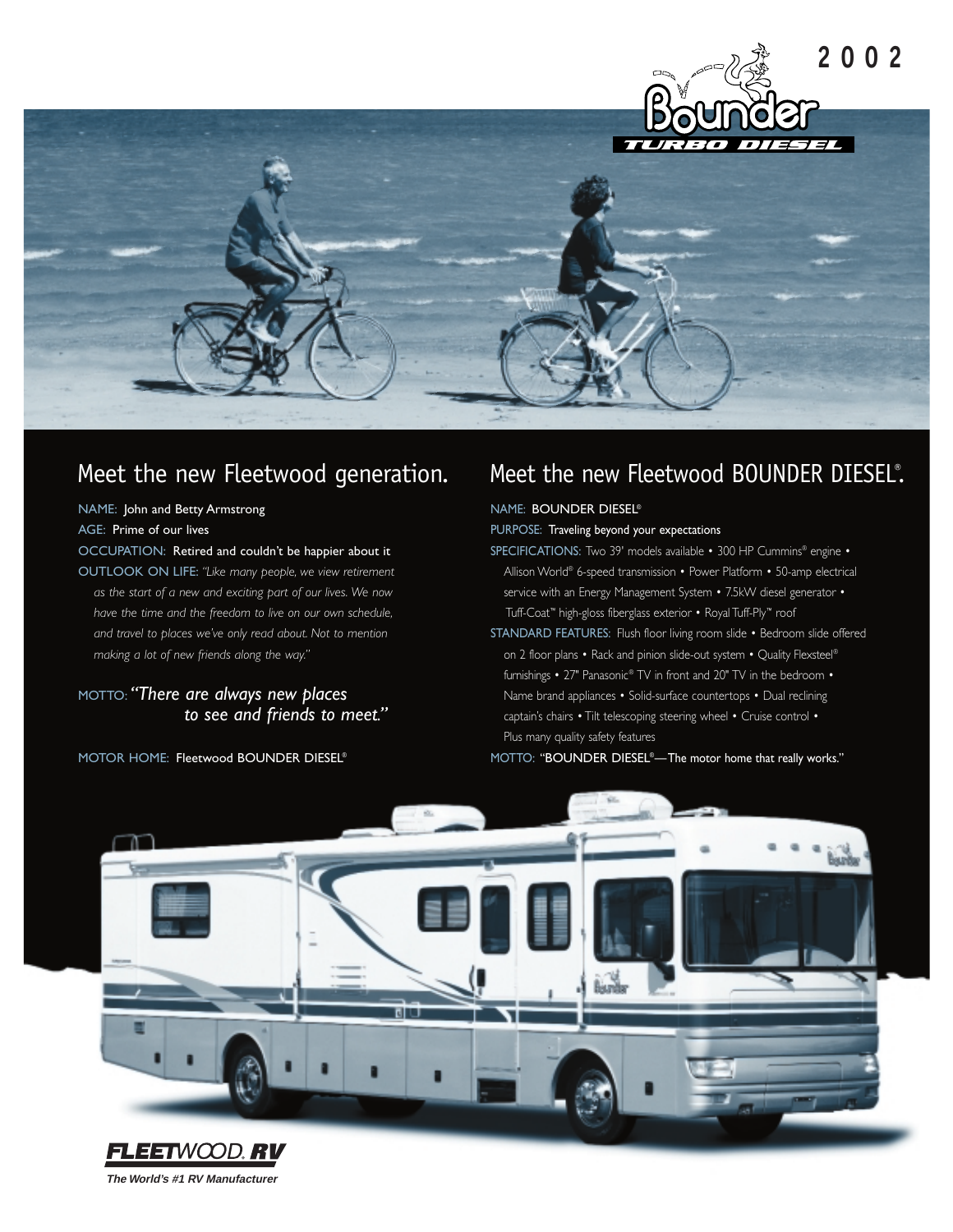### Features for 2002 Bounder Diesel

Our engineering may set us apart from the rest, but the things you'll notice most when you and your family take a trip are the top-of-the-line features. Here are just a few of the items that make life on the road with Bounder Diesel more enjoyable.

*Command the road from this ergonomic driver's compartment, featuring a tilt and telescoping steering wheel, cruise control and all other major controls at your fingertips.*





*There's plenty of room for your perishables in this optional Norcold® four-door refrigerator with built-in icemaker.* 



*Add convenience to your extended travels when you order the optional washer/dryer*



*Bounder Diesel's Energy Management System provides 50-amp service with a 2000-watt inverter, so there's plenty of capacity to run the appliances you need.*



*The durable rotocast storage compartments are sturdy and easy to clean—just pop out the drain cap and hose them out.*

*for your new Bounder Diesel. With the spacious storage provided by the overhead compartments, you can take along all of your extras.*



*With the optional surround sound speaker system, you'll be the envy of every home theater enthusiast.*

### The Diesel Power Platform Makes the Difference

Bounder Diesel's quality begins long before the features come on board. We take a Freightliner® chassis with air-ride suspension, exhaust brakes and a whopping 300 horsepower Cummins® engine. Then we add our patented Power Platform foundation. Stronger and more durable than ordinary designs, it lets you pack more and enjoy a hushed, smooth ride.



*Drawing is for illustrative purpose only to highlight aspects of motor home construction. Actual motor home design depends on model and is subject to change.*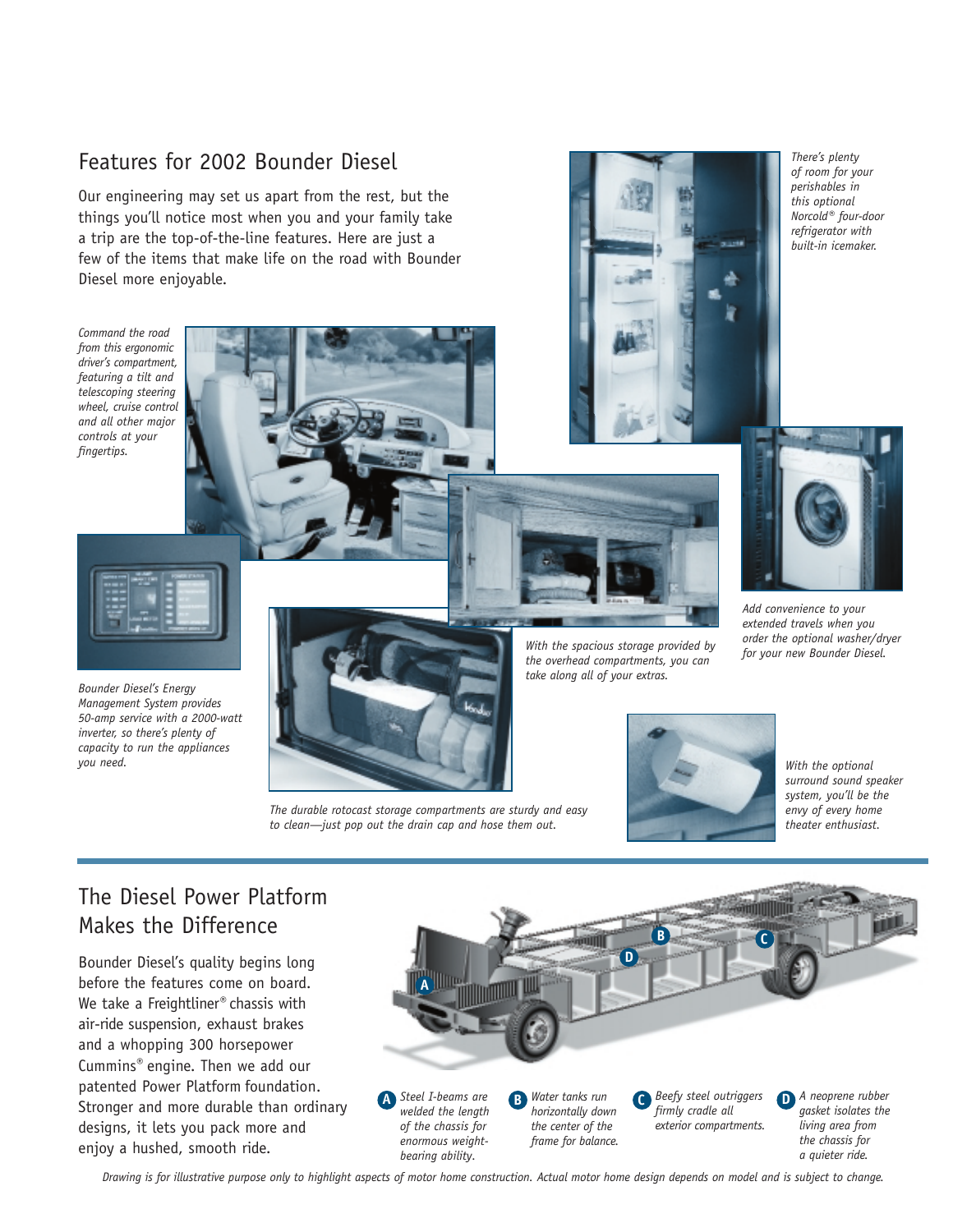### 2002 Bounder Diesel Standard Features

### Appliances

- Front 27" Panasonic® Television in Overhead
- Rear 20" Panasonic® Television
- VHS/VCR
- Smoke Detector/Alarm
- Video Control Box (TV/VCR)
- LPG Detector/Alarm
- CO Detector/Alarm
- 10-Gallon, Quick Recovery Water Heater with D.S.I. (Gas/Electric)
- 3-Burner, Sealed Drop-in Cook Top
- Light/Power Range Hood
- Dual Furnaces 20,000 BTU/25,000
- RV System Monitor Panel
- Folding Range Cover
- Dual Roof A/C High Efficiency w/Solar Panel on Front A/C
- Water Heater Bypass System
- Porcelain Toilet with Water Saver
- Toilet Tank San-T-Flush™ System
- 1.6-cu. ft. GE® Microwave
- 8-cu. ft. Dometic® Double-Door Refrigerator
- Single-Lever Galley Faucet
- Water Filter with Faucet
- Demand Water Pump with Filter
- TV Antenna
- Fan-Tastic® Power Roof Vents in Galley and Bath
- Fire Extinguisher
- Telephone Jack in Living Area and Bedroom
- Rear Speakers in Bedroom

#### Body Structure

- Vacubond Upper/Lower Floors
- Vacubond Walls with Smooth High Gloss Exterior Fiberglass
- Radius Roof with Ducted A/C
- Royal Tuff-Ply™ Roof
- Aluminum Wall/Ceiling Framing
- Interlocking Aluminum Extrusions

#### **Electrical**

- Dual Patio Receptacles
- 120V/12V AC/DC Converter Central Electrical Panel
- 2000 Watt Inverter
- 120V/12V Wire Raceways
- Water Pump Switch
- 50-amp Service
- Wall Switches
- EMS Energy Management System
- Four 6V/Deep-Cycle 218-amp House Batteries
- 7.5kW Onan® Quiet Diesel Generator

### **Exterior**

- Full Fiberglass Front Cap
- Side Opening Engine Access Door
- Fiberglass Front and Rear Bumpers
- Fiberglass Wheel Wells
- Aerodynamic Styling • Radius Entry Door with Deadbolt Latch
- Dual Pane Slider Windows

### Exterior (cont.)

- Torque Windows in Bedroom
- Bounder Diesel Logo Badging

Interior (cont.)

• Chrome and Brass Cabinet Hardware • Vinyl Pull Shades in Entry • Metal Mini Blinds in Galley • Day/Night Shades

• Bedspread with Decor Pillows • Innerspring Mattress

• Solid Surface Galley Countertops • Crown Molding in Bedroom • Headboard (Selected Models)

• Window Coverings–Color Coordinated to Decor

• Solid Surface Edge Lavy Top with Porcelain Bowl

• Adjustable Cabinet Shelves (Selected Cabinets)

• Radio with Cassette AM/FM/MX–Electronic Tuning

• Beveled Mirrors

• Entry Rail

• Sink Covers

• Laundry Hamper

• Auxiliary Start Circuit • Battery Disconnect System • Auto A/C Heater Combo

• ABS Automotive Dash • Tilt/Telescoping Steering Wheel • Driver/Passenger Captain's Chairs with Reclining Back/Side Controls • Solar Battery Charger

Interior Lighting • Fluorescent Ceiling Lighting

Platform Construction

• Decor Lighting • Incandescent Lighting • 4-Light Brass Vanity • Make-Up Lights in Bath

• Power Platform

(Selected Locations) • Paco® Beam

• Coach Vibration Isolators • Basement Floor Configuration

• Radio Switch–Main/Auxiliary Power

• 3-Point Seat Belts on Driver/Passenger Seats

• Heated Water & Holding Tank Compartments • Polyethylene Luggage Compartment Boxes

• Wood Trim Table Tops • Solid Surface Sink Cover

• ABS Molded Tub/Shower • Chrome Bath Accessories • Residential Seat Styling

• Raised Panel Cabinet Doors

• Large, Double Porcelain Sink

• Ducted Roof Air Conditioning Interior Automotive • Intermittent Wiper Control • Multi-Function Sun Visor • Cruise Control

- Utility Compartment
- 4-Pt. Manual Hydraulic Levelers
- Roof Ladder
- Dual Location Fuel Fill
- Exterior Assist Handle
- Heated Remote Rear View Mirrors
- 20' Sewer Hose
- Park Cable Receptacle
- Awning Rail/Drip Molding (Both Sides)
- Power Entry Step
- Dual Battery Charge Control
- Porch Light
- 25' Water Hose
- Exterior Shower
- 3 Colorway Graphics to Match Decor

### Exterior Automotive

- Large Curved Aerodynamic Windshield
- Undercoating
- Stainless Steel Wheel Simulators
- Valve Extenders
- Mud Flaps
- Underhood Utility Light
- Steel Surface on Bulkhead
- Trailer Hitch with 7-Pin Electrical Hookup\*
- Halogen Headlights
- Fog Lights
- Rear Camera Ready
- Windshield Wipers with Wet Arm
- Freightliner® Chassis • 300 HP Cummins® Engine
- Exterior Storage
- Insulated Aluminum Luggage Doors
- Single Paddle/Metal Latches
- Continuous One Piece Bulb Seal
- Central Utility Compartment
- Hidden Stainless Steel Latch Rods
- Gas Lift Strut Supports
- Lighted Compartments
- Steel Seal Frames

#### **Interior**

• 3 Interior Decors

• Wood Drawers

- 2 Cabinetry Choices
- Skylight in Tub/Shower
- Glass Shower Door • Flexsteel® Furniture

• Radius Corner Cabinetry • Large Overhead Cabinets • Concealed Trash Compartment • Storage Behind Sofa

*\* The chassis manufacturer recommends the installation of a supplemental brake control system to activate the brakes on the vehicle or trailer you are towing.*

• Wall to Wall Carpet with Carpet Pad • Vinyl Floor Covering–Galley/Bath

• Roller Guide Drawer Slides with Transit Ship Locks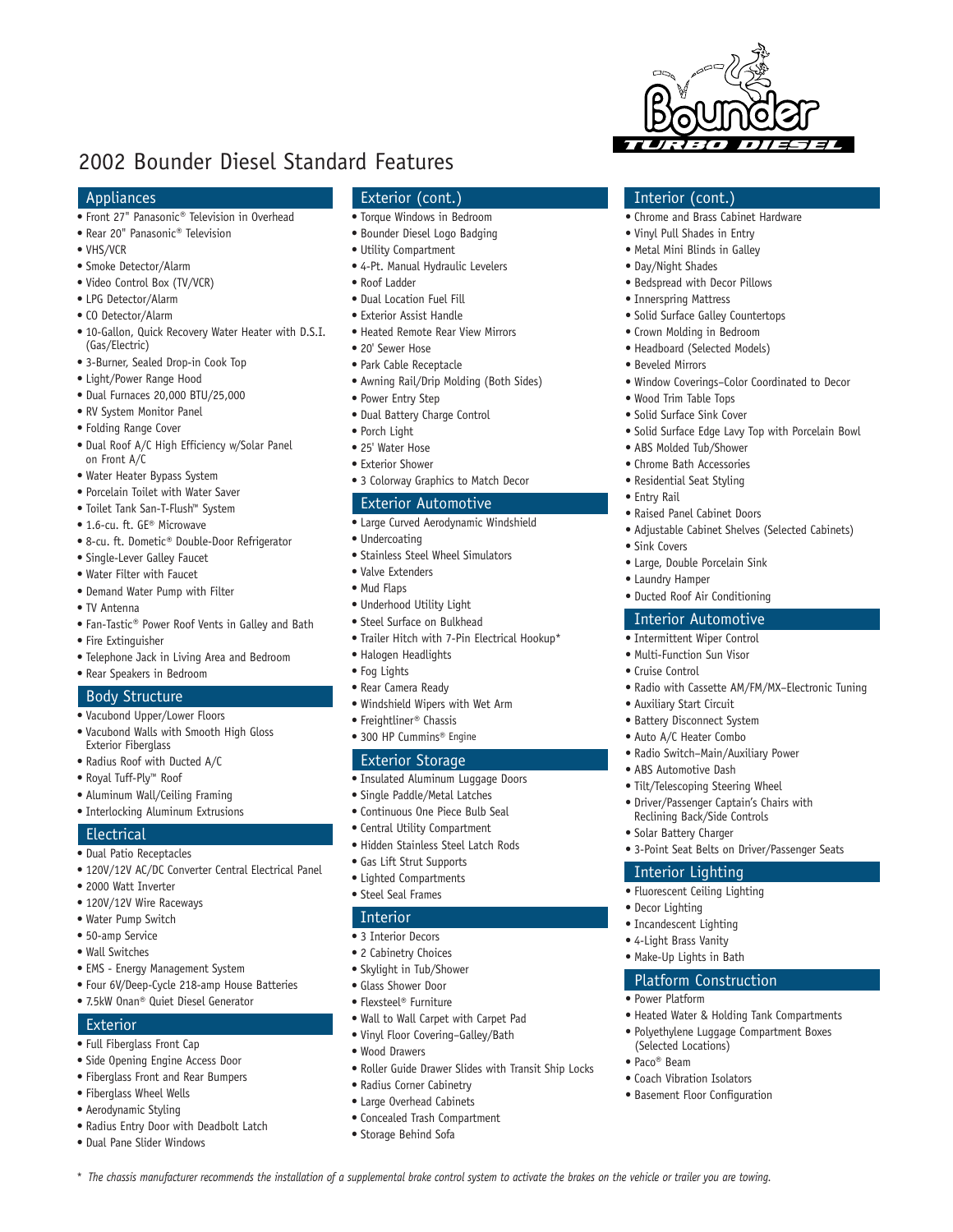### 2002 Bounder Diesel Floor Plans

Model 39R

- Living Room Slide-Out
- Dinette or Optional Table with Chairs or Computer Workstation
- Swivel Chair or Optional Recliner
- Optional 4-Door Norcold® Refrigerator with Ice Maker
- Optional Washer/Dryer
- Bedroom/Wardrobe Slide-Out with Queen Bed
- Large Wardrobe



## Model 39Z

- Living Room Slide-Out
- Dinette or Optional Table with Chairs or Computer Workstation
- Swivel Chair or Optional Recliner
- Optional Dishwasher
- Optional 4-Door Norcold® Refrigerator with Ice Maker
- Optional Washer/Dryer
- Fully Enclosed Bathroom
- Queen Bed



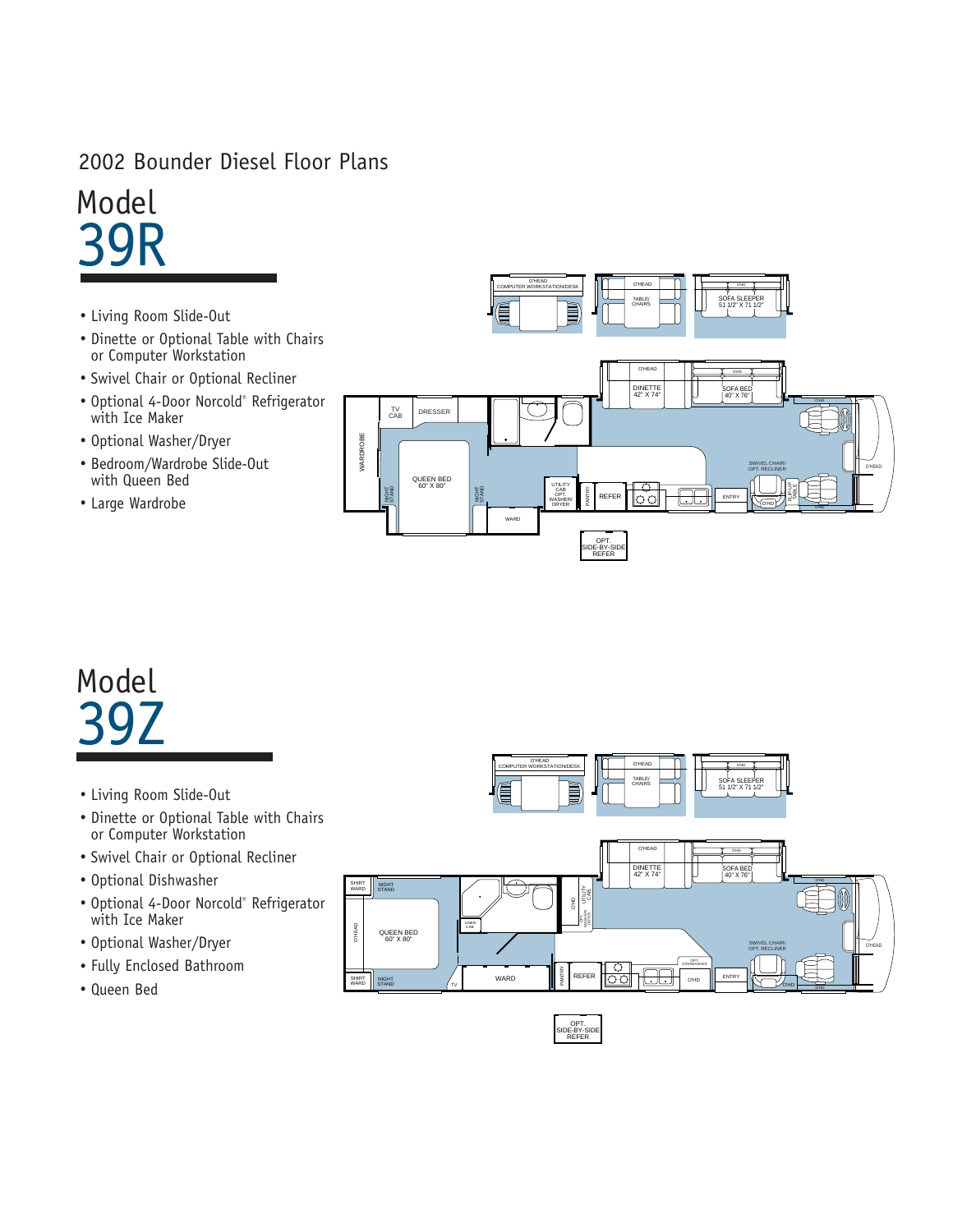

### 2002 Bounder Diesel Options

| Appliances                                                         | 39R | 39Z |
|--------------------------------------------------------------------|-----|-----|
| Dishwasher                                                         | N/A | 0PT |
| Convection Microwave                                               | 0PT | 0PT |
| Washer/Dryer                                                       | 0PT | 0PT |
| 14-cu. ft. Side-by-Side Dometic® Refrigerator w/Ice Maker          | 0PT | 0PT |
| Norcold® 4-Door Refrigerator w/Ice Maker                           | 0PT | 0PT |
| Electrical                                                         |     |     |
| CSA Package-Freightliner®                                          | 0PT | 0PT |
| DSS Manual Lift Satellite Dish                                     | OPT | 0PT |
| 5-Disc DVD Home Theater Sound System                               | 0PT | 0PT |
| Exterior                                                           |     |     |
| Awning-USA                                                         | OPT | OPT |
| Electric Awning-USA                                                | 0PT | 0PT |
| Interior                                                           |     |     |
| Lounge Recliner                                                    | 0PT | 0PT |
| Coffee Table                                                       | 0PT | 0PT |
| Free-Standing Dinette and Chairs                                   | 0PT | OPT |
| <b>Rear Vision Camera</b>                                          | 0PT | 0PT |
| Ultraleather <sup>™</sup> Driver/Passenger Seats with Power Driver | OPT | 0PT |
| Bedroom Radio                                                      | 0PT | 0PT |
| <b>Interior Automotive</b>                                         |     |     |
| Stereo AM/FM CD Player                                             | 0PT | 0PT |
| Dash Fans                                                          | 0PT | 0PT |

*N/A: Not available on this specific model.*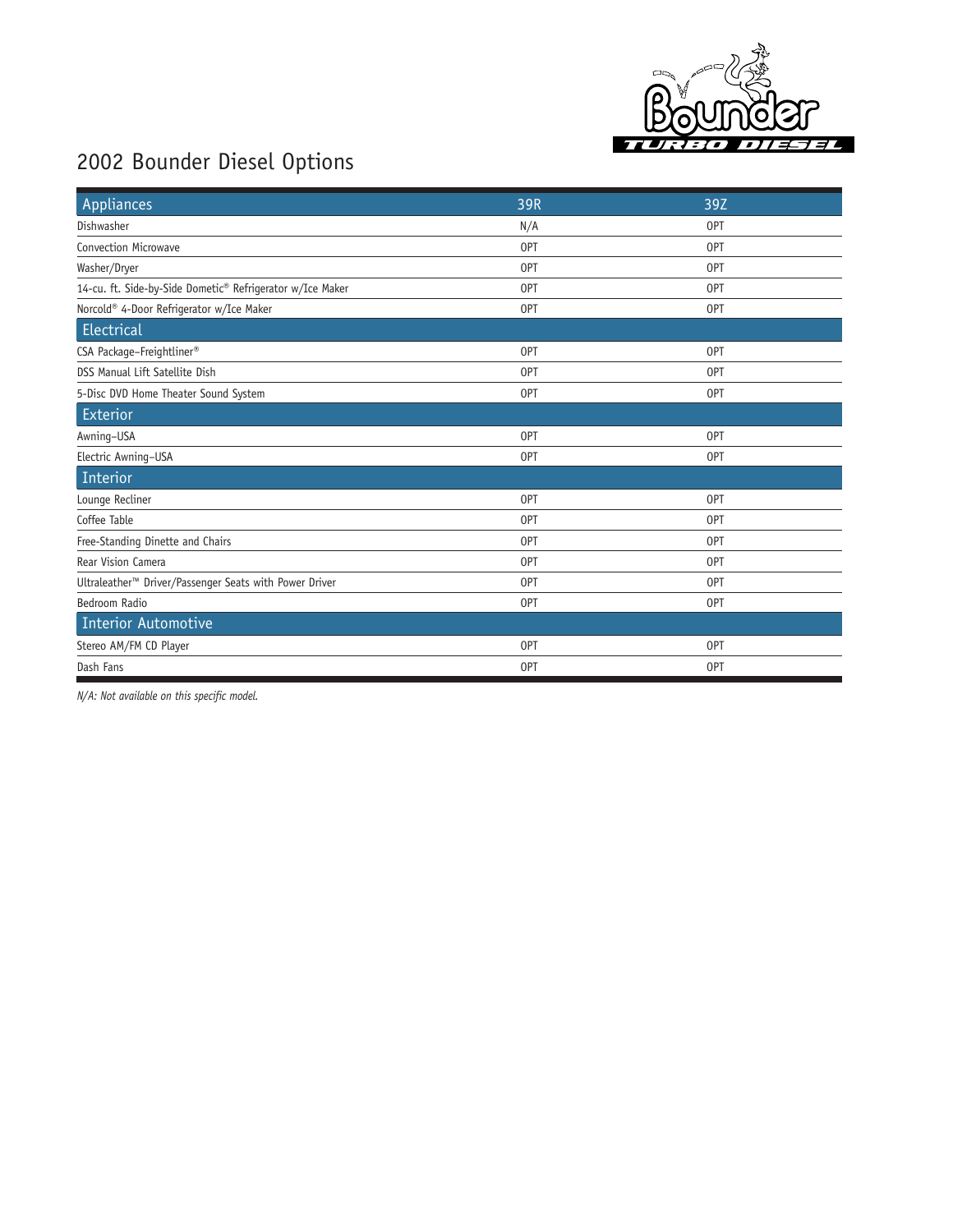### 2002 Bounder Diesel Specifications

| Freightliner <sup>®</sup> Chassis |                                                  | 39R                                             | 39Z                                            |
|-----------------------------------|--------------------------------------------------|-------------------------------------------------|------------------------------------------------|
| Engine Liters                     |                                                  | 5.9L                                            | 5.9L                                           |
| Wheelbase                         |                                                  | 252"                                            | 252"                                           |
| GVWR (lbs) (1)                    |                                                  | 26,500                                          | 26,500                                         |
| Front GAWR (lbs) (2)              |                                                  | 9,500                                           | 9,500                                          |
| Rear GAWR (lbs) (2)               |                                                  | 17,000                                          | 17,000                                         |
| Base Weight (lbs) (3)             |                                                  | 21,185                                          | 20,775                                         |
| GCWR (lbs) (4)                    |                                                  | 31,500                                          | 31,500                                         |
| Hitch Rating (lbs)*               |                                                  | 5,000                                           | 5,000                                          |
| Tongue Weight (lbs)*              |                                                  | 500                                             | 500                                            |
| Fuel Capacity (gal)               |                                                  | 90                                              | 90                                             |
| Dimensions and Capacities         |                                                  |                                                 |                                                |
| Overall Length (5)                |                                                  | 38' 10"                                         | 38' 10"                                        |
| Overall Height (with A/C)         |                                                  | 12'1''                                          | 12'1''                                         |
| Overall Width (maximum) (6)       |                                                  | 102"                                            | 102"                                           |
| Interior Height (maximum)         |                                                  | 79"                                             | 79"                                            |
| Interior Width (maximum)          |                                                  | 96"                                             | 96"                                            |
| Fresh Water Holding Tank (gal)    |                                                  | 80                                              | 80                                             |
| Grey Water Holding Tank (gal)     |                                                  | 65                                              | 65                                             |
| Black Water Holding Tank (gal)    |                                                  | 50                                              | 50                                             |
| Appliance LPG Tank (gal) (WC) (7) |                                                  | 24                                              | 24                                             |
| Water Heater Tank (gal)           |                                                  | 10                                              | 10                                             |
| Liquid Weight Reference           | Water $(gal) = (8.3 \text{ lbs}/3.8 \text{ kg})$ | Fuel (gal) = $(7.1 \text{ lbs}/3.2 \text{ kg})$ | LPG (gal) = $(4.5 \text{ lbs}/2.0 \text{ kg})$ |
| Metric Conversion                 | Multiply pounds x 0.453 to obtain kilograms      |                                                 | Multiply gallons x 3.785 to obtain liters      |

*1. GVWR (Gross Vehicle Weight Rating): Means the maximum permissible loaded weight of the motor home. The GVWR is equal to or greater than the sum of the unloaded vehicle weight plus the net carrying capacity.*

- *2. GAWR (Gross Axle Weight Rating): Means the maximum permissible loaded weight a specific axle is designed to carry.*
- *3. Base Weight: Means the weight of the motor home without fuel, options, water, cargo or passengers.*
- *4. GCWR (Gross Combined Weight Rating): Means the value specified by the motor home manufacturer as the maximum allowable loaded weight of this motor home with its towed vehicle. Towing and braking capacities may differ. Refer to Fleetwood and chassis manufacturer manuals for complete information.*
- *5. Overall length measured from forward most body point or bumper to rear most body point or rear bumper. Add 6" for rear ladder.*
- *6. Excludes safety equipment and awnings.*
- *7. Tank Manufacturer's listed water capacity (WC). Actual LPG capacity is 80% of water listing as required by the safety code.*
- *\* The chassis manufacturer recommends the installation of a supplemental brake control system to activate the brakes on the vehicle or trailer you are towing.*

**IMPORTANT—PLEASE READ:** Product information, photography and illustrations included in this publication were as accurate as possible at the time of printing. For further product information and changes, please visit our website at www.fleetwoodrv.com or contact your local Fleetwood dealer. Prices, materials, design and specifications are subject to change without notice. All weights, fuel, liquid capacities and dimensions are approximate. Fleetwood has designed its recreational vehicles to provide a variety of uses for its customers. Each vehicle features optimal seating, sleeping, storage and fluid capacities. The user is responsible for selecting the proper combination of loads (i.e. occupants, equipment, fluids, cargo, etc.) to ensure that the vehicle's capacities are not exceeded.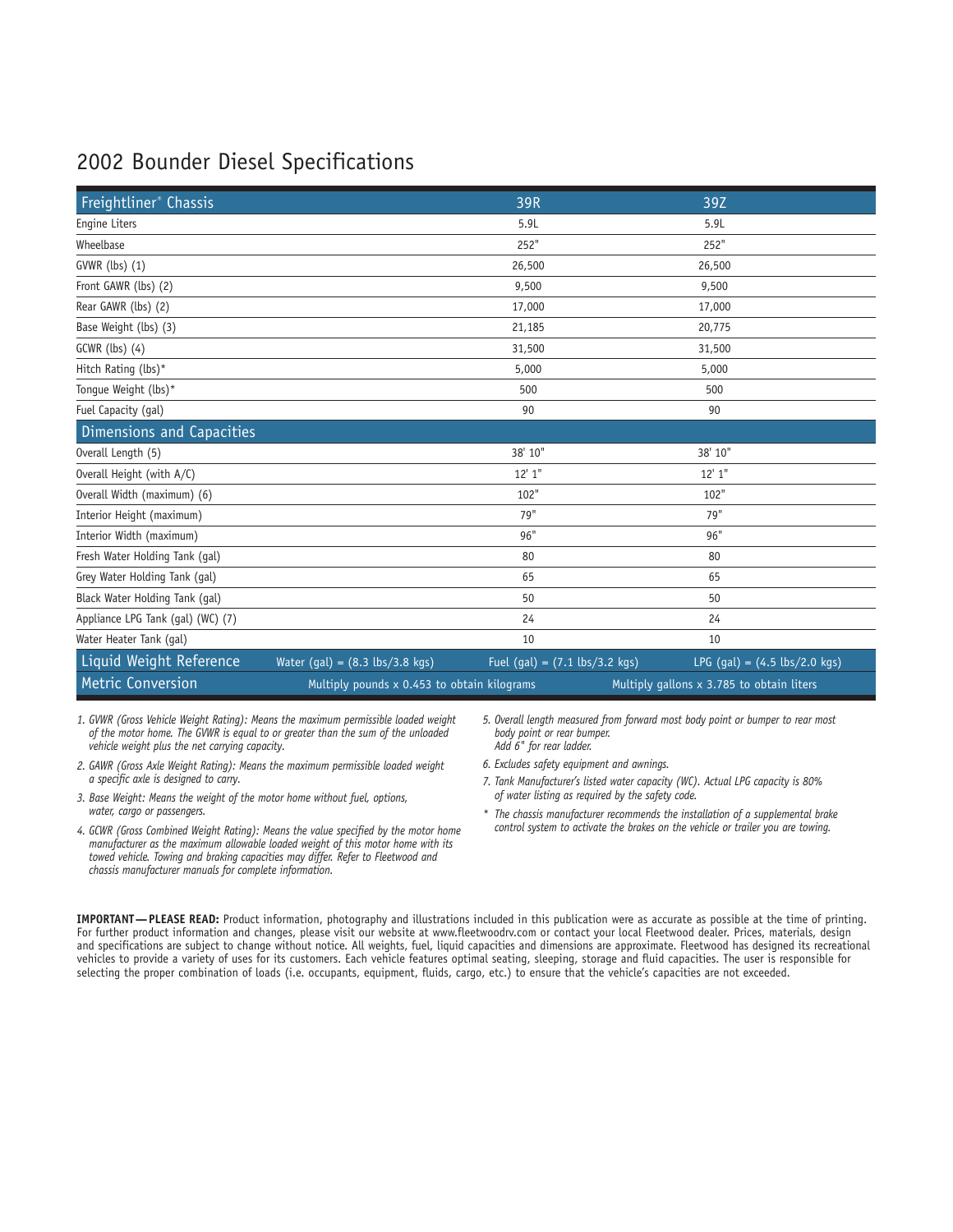### Why would you buy anything else?

### **FLEETWOOD, RV**

**For every road you travel, Fleetwood has the RV to fit your high standards and lifestyle. We build the recreational vehicles America wants, accounting for nearly one out of every three RVs on the road today. How do we do it? We call it the Fleetwood Equation.**

# + Service + Quality = Va *Size + Service + Quality = Value!*

### Size *The world's #1 RV manufacturer*

**For over a half-century Fleetwood has grown to become the largest manufacturer of recreational vehicles in the world.** And stands today as the only RV manufacturer in the *Fortune 500*. You won't find our nearest competitor in even the top 1,000. Fleetwood remains, year after year, the largest, most influential, innovative and recognized leader in the RV industry.

### Service *Listening to our customers*

**With over 1,100 service dealers in the US and Canada, Fleetwood has the largest network in the RV industry.** No other RV company comes close in equaling this vital customer support system. Fleetwood RV service dealers have instant, real-time electronic access to your service records as well as parts inventory and warranty repair authorization

inquiries. We also provide a 24-hour customer call center for service and product information so no matter where you travel in North America, professional support and fast answers are always nearby. Call toll free 24 hours a day: **1-800-322-8216**.



### Quality *Using only the best materials*

**At Fleetwood, quality begins at the design stage so every coach is built right, right from the start.** Subsequent



built, then punished on a test track and subjected to accelerated life cycle tests where a few weeks can equal years of normal use. At the same time, components and systems are test-cycled thousands of times assuring years of problem-free use.

Once approved for production, each unit is built by skilled technicians using quality materials and components, many of which are sourced



through, or manufactured by, our subsidiary companies such as Gold Shield Fiberglass and Continental Lumber Products.



Fleetwood engineers specify the very best products and appliances from companies such as Coleman®, Dometic®, Flexsteel®, Ford®, Freightliner®, Magic Chef®

Panasonic<sup>®</sup>, and Workhorse® Companies that are experts in their respective fields and play a significant role as partners, not just suppliers.

All this assures that every Fleetwood RV has the fit, finish and details required by our high standards—as well as yours.

### Value *Priced right with style*

**At Fleetwood RV, we look at value as the sum of everything we offer.** 

- **Value** is our design, engineering expertise, and innovative manufacturing methods.
- **Value** is structures and components that are the best in the industry, that meet or exceed government and industry safety standards.
- **Value** is Ownercare—a one-year/three-year warranty with coverage from a company that will be around in the future to service your needs. Ownercare is one of the RV industry's most comprehensive programs and includes systems and applications,

construction, no deductible and no service charge. And it is fully transferable for the first 12 months. See your nearest Fleetwood dealer for a full explanation of benefits and restrictions.



**– Value** is customer satisfaction. When asked, more experienced RV owners would recommend Fleetwood to a friend than any other brand. Fleetwood RVs consistently hold their value better than most RVs at trade-in time.

### **Value is peace of mind.**

**SSQV**—Size, Service, Quality, and Value. Together they equate to the very best RV you can buy, and the reason you should purchase a Fleetwood over any other brand.

etwood over any other brand.<br>
The these features when you purchase your next RV...<br>
twood does! **Require these features when you purchase your next RV... Fleetwood does!**

*See you on the road!*